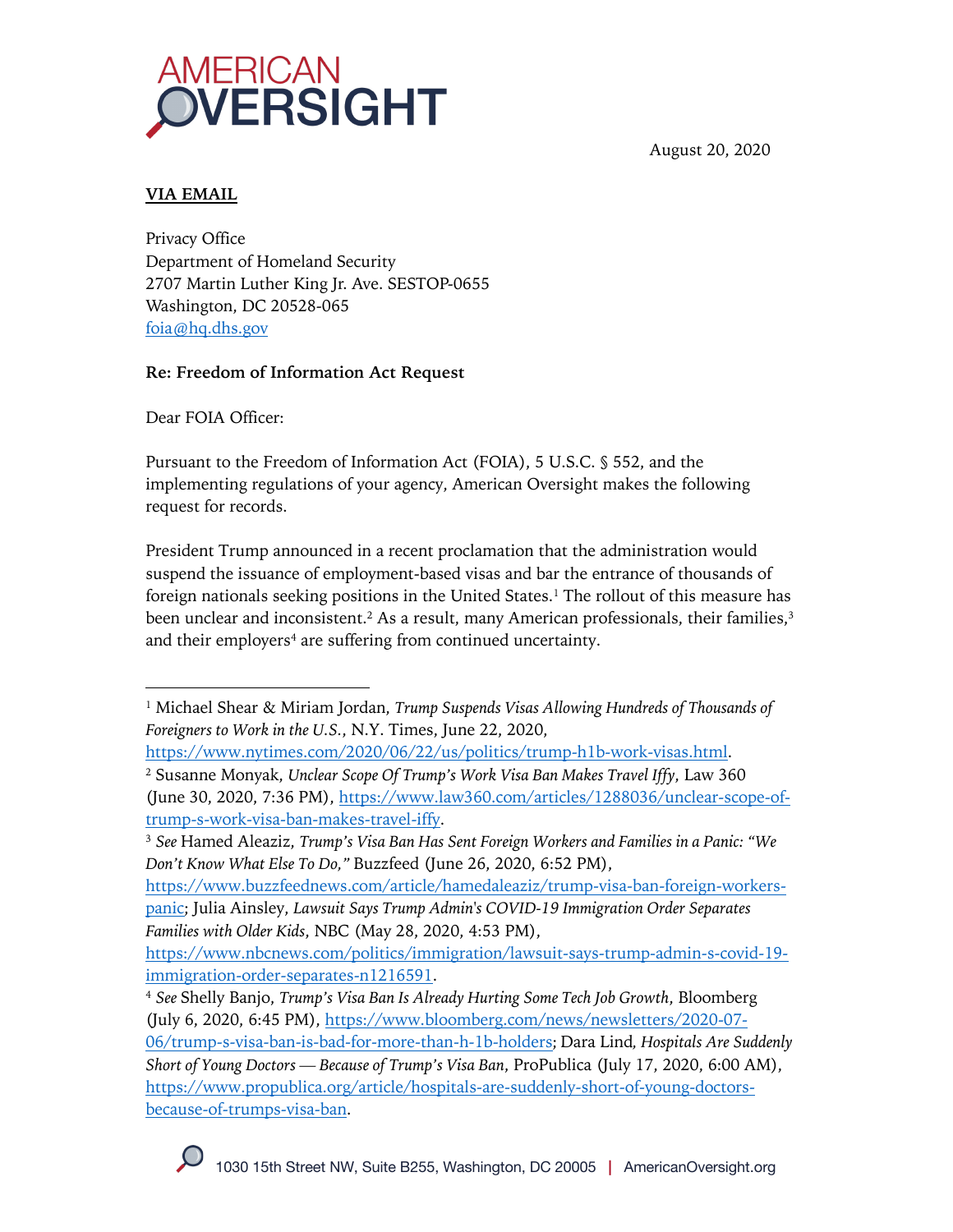American Oversight seeks records with the potential to shed light on this decision and its implementation.

### **Requested Records**

American Oversight requests that your agency produce the following records within twenty business days:

Records sufficient to identify any exemptions, exceptions, exclusions, or waivers to the Presidential Proclamation Suspending Entry of Aliens Who Present a Risk to the U.S. Labor Market Following the Coronavirus Outbreak, published at Presidential Proclamation No. 10052, 85 Fed. Reg. 38263 (June 22, 2020).

This includes but is not limited to exemptions, exceptions, exclusions, or waivers which have been deemed necessary to "facilitate the immediate and continued economic recovery of the United States."

American Oversight does not object to the redaction of any personally identifiable information such as names, addresses, etc., but requests anonymized records regarding any such exemptions, exceptions, exclusions, or waivers.

American Oversight believes your agency is best positioned to determine where responsive records may reside. However, we request that at a minimum, you search the following offices:

- 1. Immediate Office of the Secretary
- 2. Office of the General Counsel
- 3. Office of Strategy, Policy, and Plans
- 4. Office of Civil Rights and Civil Liberties
- 5. Office of the White House Liaison

Please provide all responsive records from March 15, 2020, through the date of the search.

#### **Fee Waiver Request**

In accordance with 5 U.S.C.  $\S$  552(a)(4)(A)(iii) and your agency's regulations, American Oversight requests a waiver of fees associated with processing this request for records. The subject of this request concerns the operations of the federal government, and the disclosures will likely contribute to a better understanding of relevant government procedures by the general public in a significant way. Moreover, the request is primarily and fundamentally for non-commercial purposes.

American Oversight requests a waiver of fees because disclosure of the requested information is "in the public interest because it is likely to contribute significantly to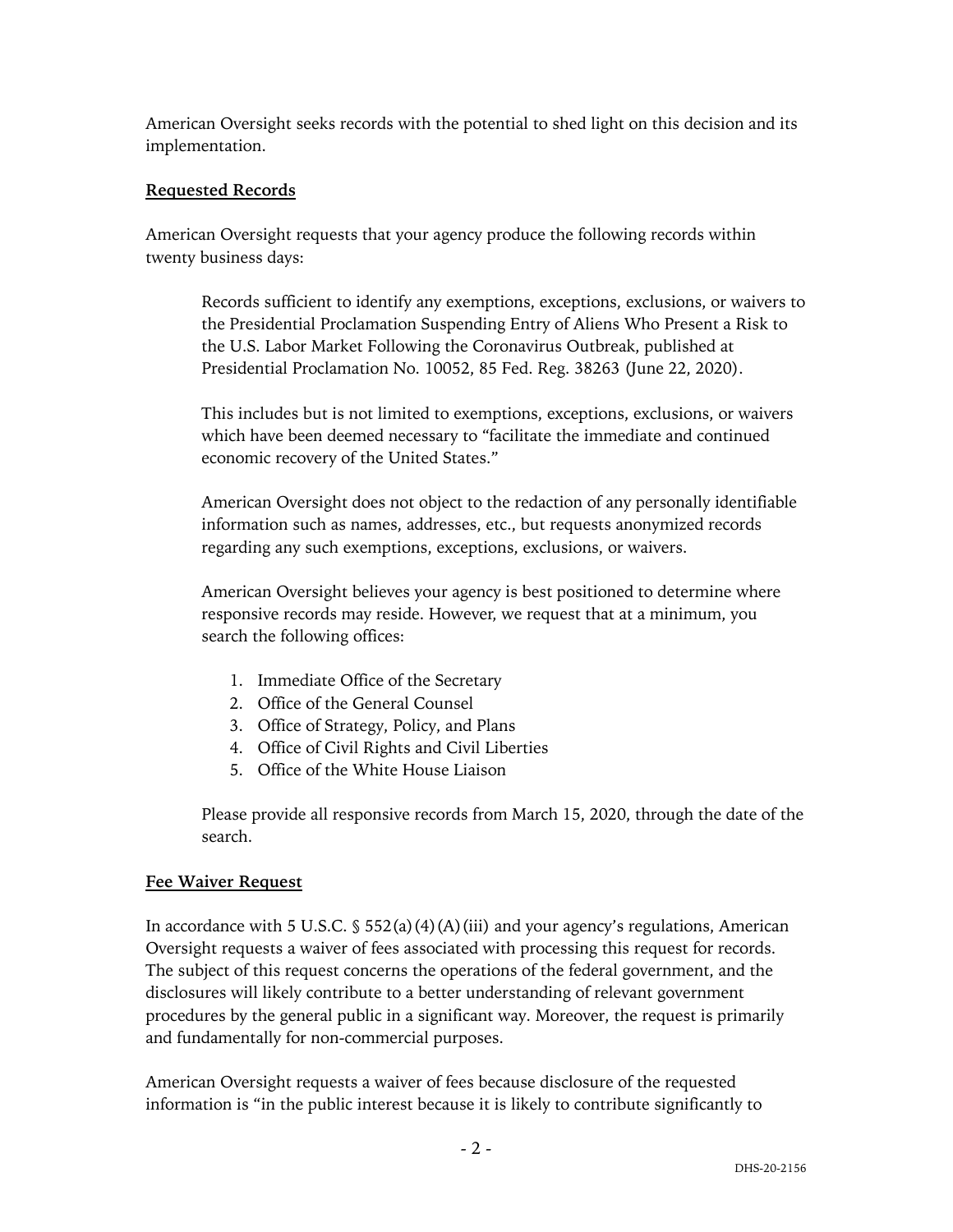public understanding of operations or activities of the government."5 The public has a significant interest in government interventions in the U.S. labor market, including restrictions on immigration. Records with the potential to shed light on this issue would contribute significantly to public understanding of operations of the federal government, including the implementation of the temporary visa suspension announced by Presidential Proclamation. American Oversight is committed to transparency and makes the responses agencies provide to FOIA requests publicly available, and the public's understanding of the government's activities would be enhanced through American Oversight's analysis and publication of these records.

This request is primarily and fundamentally for non-commercial purposes.<sup>6</sup> As a  $501(c)(3)$ nonprofit, American Oversight does not have a commercial purpose and the release of the information requested is not in American Oversight's financial interest. American Oversight's mission is to promote transparency in government, to educate the public about government activities, and to ensure the accountability of government officials. American Oversight uses the information gathered, and its analysis of it, to educate the public through reports, press releases, or other media. American Oversight also makes materials it gathers available on its public website and promotes their availability on social media platforms, such as Facebook and Twitter.7

American Oversight has also demonstrated its commitment to the public disclosure of documents and creation of editorial content through numerous substantive analyses posted to its website.8 Examples reflecting this commitment to the public disclosure of documents and the creation of editorial content include the posting of records related to an ethics waiver received by a senior Department of Justice attorney and an analysis of what those records demonstrated regarding the Department's process for issuing such waivers;<sup>9</sup> posting records received as part of American Oversight's "Audit the Wall" project to gather and analyze information related to the administration's proposed construction of a barrier along the U.S.-Mexico border, and analyses of what those records

 $5 \text{ J.S. C. }$  \$ 552(a)(4)(A)(iii).

<sup>6</sup> *See id.*

 $7$  American Oversight currently has approximately 15,600 page likes on Facebook and 104,600 followers on Twitter. American Oversight, Facebook,

https://www.facebook.com/weareoversight/ (last visited Aug. 20, 2020); American Oversight (@weareoversight), Twitter, https://twitter.com/weareoversight (last visited Aug. 20, 2020).

<sup>8</sup> *News*, American Oversight, https://www.americanoversight.org/blog.

<sup>9</sup> *DOJ Records Relating to Solicitor General Noel Francisco's Recusal*, American Oversight, https://www.americanoversight.org/document/doj-civil-division-response-noel-franciscocompliance; *Francisco & the Travel Ban: What We Learned from the DOJ Documents*, American Oversight, https://www.americanoversight.org/francisco-the-travel-ban-what-we-learnedfrom-the-doj-documents.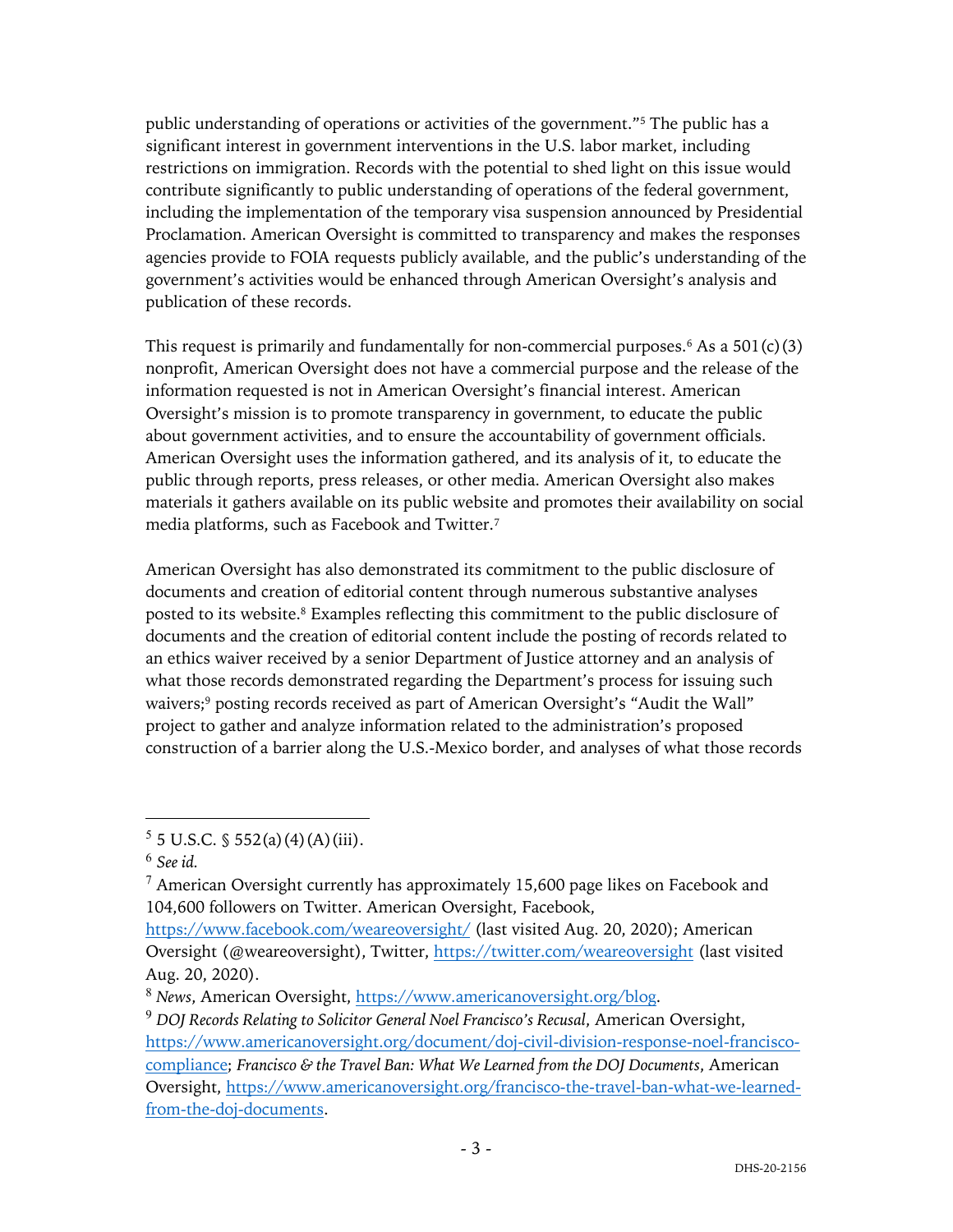reveal;<sup>10</sup> posting records regarding potential self-dealing at the Department of Housing & Urban Development and related analysis; $11$  posting records and analysis relating to the federal government's efforts to sell nuclear technology to Saudi Arabia;<sup>12</sup> and posting records and analysis regarding the Department of Justice's decision in response to demands from Congress to direct a U.S. Attorney to undertake a wide-ranging review and make recommendations regarding criminal investigations relating to the President's political opponents and allegations of misconduct by the Department of Justice itself and the Federal Bureau of Investigation.<sup>13</sup>

Accordingly, American Oversight qualifies for a fee waiver.

# **Guidance Regarding the Search & Processing of Requested Records**

In connection with its request for records, American Oversight provides the following guidance regarding the scope of the records sought and the search and processing of records:

- Please search all locations and systems likely to have responsive records, regardless of format, medium, or physical characteristics. For instance, if the request seeks "communications," please search all locations likely to contain communications, including relevant hard-copy files, correspondence files, appropriate locations on hard drives and shared drives, emails, text messages or other direct messaging systems (such as iMessage, WhatsApp, Signal, or Twitter direct messages), voicemail messages, instant messaging systems such as Lync or ICQ, and shared messages systems such as Slack.
- In conducting your search, please understand the terms "record," "document," and "information" in their broadest sense, to include any written, typed, recorded, graphic, printed, or audio material of any kind. We seek records of any kind, including electronic records, audiotapes, videotapes, and photographs, as well as letters, emails, facsimiles, telephone messages, voice mail messages, and

<sup>10</sup> *See generally Audit the Wall*, American Oversight,

https://www.americanoversight.org/investigation/audit-the-wall; *see, e.g.*, *Border Wall Investigation Report: No Plans, No Funding, No Timeline, No Wall*, American Oversight, https://www.americanoversight.org/border-wall-investigation-report-no-plans-nofunding-no-timeline-no-wall.

<sup>11</sup> *Documents Reveal Ben Carson Jr.'s Attempts to Use His Influence at HUD to Help His Business*, American Oversight, https://www.americanoversight.org/documents-reveal-ben-carson-jrs-attempts-to-use-his-influence-at-hud-to-help-his-business.

<sup>12</sup> *Investigating the Trump Administration's Efforts to Sell Nuclear Technology to Saudi Arabia*, American Oversight, https://www.americanoversight.org/investigating-the-trumpadministrations-efforts-to-sell-nuclear-technology-to-saudi-arabia.

<sup>13</sup> *Sessions' Letter Shows DOJ Acted on Trump's Authoritarian Demand to Investigate Clinton*, American Oversight, https://www.americanoversight.org/sessions-letter.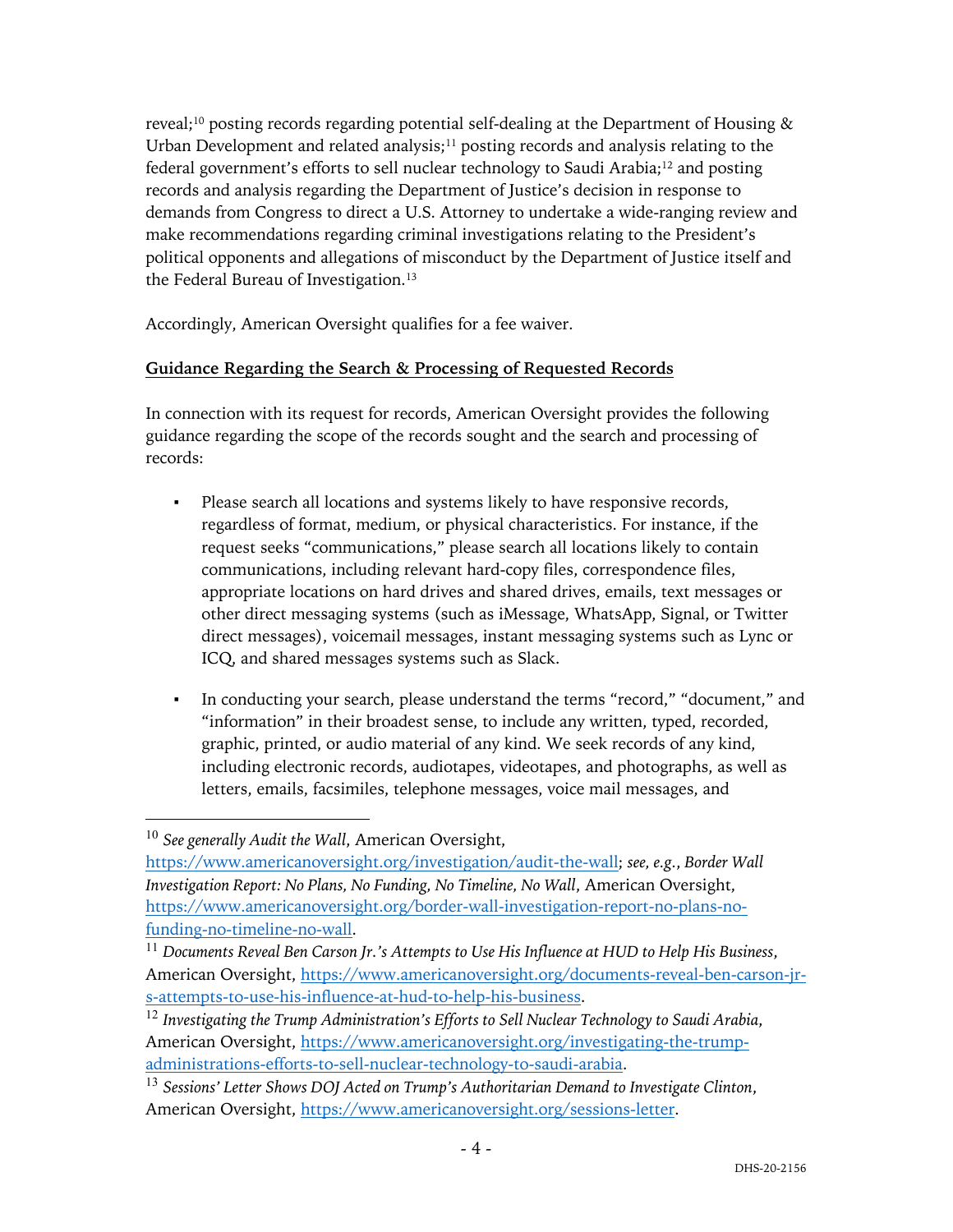transcripts, notes, or minutes of any meetings, telephone conversations, or discussions.

- Our request for records includes any attachments to those records or other materials enclosed with those records when they were previously transmitted. To the extent that an email is responsive to our request, our request includes all prior messages sent or received in that email chain, as well as any attachments to the email.
- Please search all relevant records or systems containing records regarding agency business. Do not exclude records regarding agency business contained in files, email accounts, or devices in the personal custody of your officials, such as personal email accounts or text messages. Records of official business conducted using unofficial systems or stored outside of official files are subject to the Federal Records Act and FOIA.14 It is not adequate to rely on policies and procedures that require officials to move such information to official systems within a certain period of time; American Oversight has a right to records contained in those files even if material has not yet been moved to official systems or if officials have, by intent or through negligence, failed to meet their obligations.15
- Please use all tools available to your agency to conduct a complete and efficient search for potentially responsive records. Agencies are subject to government-wide requirements to manage agency information electronically,<sup>16</sup> and many agencies have adopted the National Archives and Records Administration (NARA) Capstone program, or similar policies. These systems provide options for searching emails and other electronic records in a manner that is reasonably likely to be more complete than just searching individual custodian files. For example, a custodian may have deleted a responsive email from his or her email program, but your agency's archiving tools may capture that email under Capstone. At the same time, custodian searches are still necessary; agencies may not have direct access to files stored in .PST files, outside of network drives, in paper format, or in personal email accounts.

<sup>14</sup> *See Competitive Enter. Inst. v. Office of Sci. & Tech. Policy*, 827 F.3d 145, 149–50 (D.C. Cir. 2016); *cf. Judicial Watch, Inc. v. Kerry*, 844 F.3d 952, 955–56 (D.C. Cir. 2016). <sup>15</sup> *See Competitive Enter. Inst. v. Office of Sci. & Tech. Policy*, No. 14-cv-765, slip op. at 8 (D.D.C. Dec. 12, 2016).

<sup>&</sup>lt;sup>16</sup> Presidential Memorandum—Managing Government Records, 76 Fed. Reg. 75,423 (Nov. 28, 2011), https://obamawhitehouse.archives.gov/the-press-

office/2011/11/28/presidential-memorandum-managing-government-records; Office of Mgmt. & Budget, Exec. Office of the President, Memorandum for the Heads of Executive Departments & Independent Agencies, "Managing Government Records Directive," M-12- 18 (Aug. 24, 2012), https://www.archives.gov/files/records-mgmt/m-12-18.pdf.